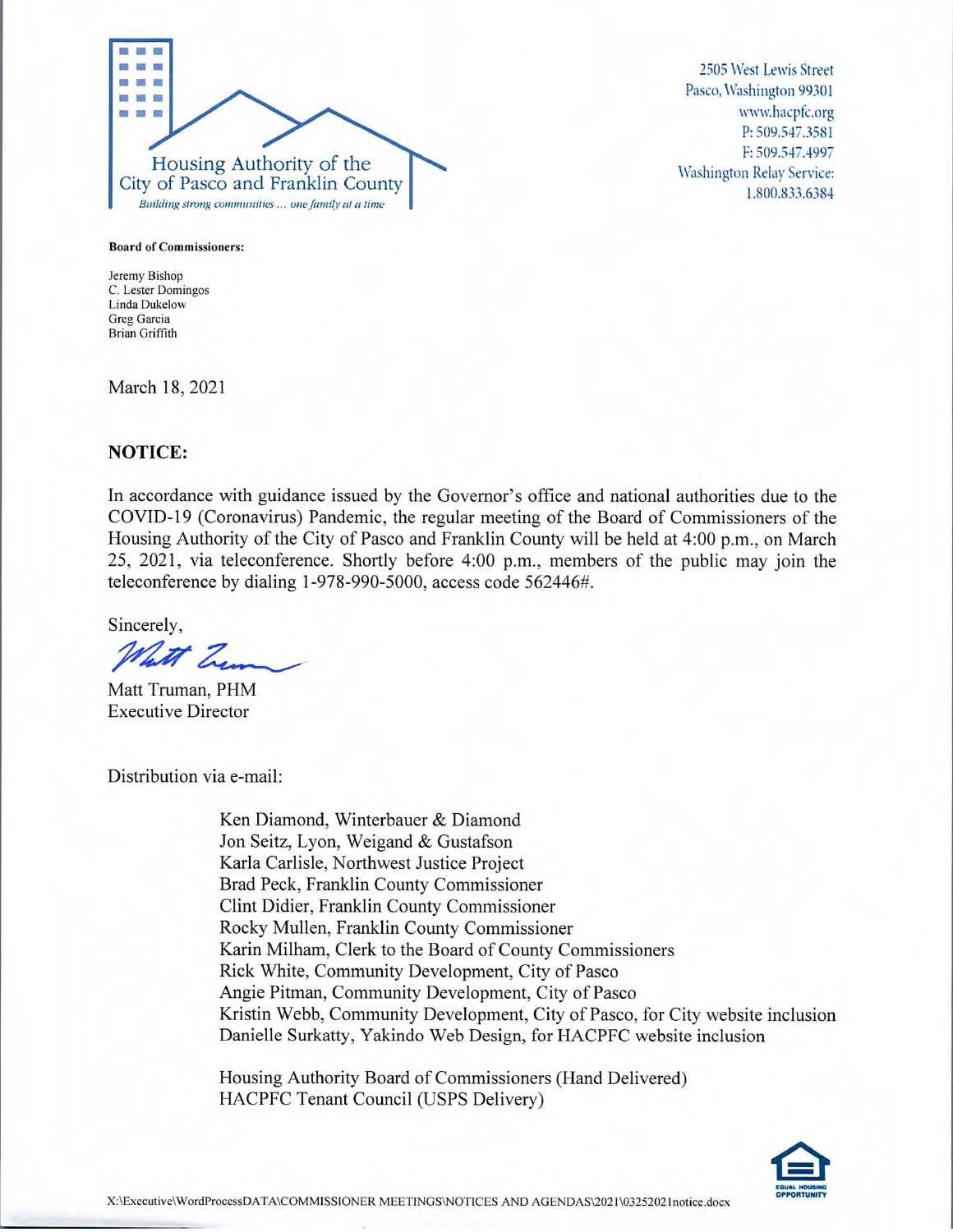# **TENTATIVE AGENDA BOARD OF COMMISSIONERS REGULAR MEETING HOUSING AUTHORITY OF THE CITY OF PASCO AND FRANKLIN COUNTY March 25, 2021 4:00 p.m.**

Beginning with the March 2020 meeting, the Board is conducting monthly meetings via conference call due to the COVID-19 Pandemic and the necessity for social distancing. We are providing remote access to call into the Board of Commissioner meetings in accordance with Governor Inslee's proclamation regarding the Open Public Meetings Act.

Dial-in number (US): (978) 990-5000 Access code: 562446#

# **1. CALL TO ORDER**

# **2. COMMISSIONER ROLL CALL**

# **3. APPROVAL OF AGENDA**

#### **MOTION: "Mr. Chair, I move to approve today's agenda as presented by staff."**

- **4. CONSENT AGENDA:** The Board shall be authorized to act on matters which the Chairperson designates to be placed on a consent agenda where it is believed that no Board, staff or public discussion is desired, necessary or appropriate. Items placed on the consent agenda may be acted upon without discussion, either individually or as a group, after the Chairperson first announces that items will be enacted without discussion unless a specific request is made by a Board Member present or in advance by an interested member of the public.
	- (a) Approval of Minutes dated January 28, 2021
	- (b) Approval of Checks for January 2021 and February 2021.
	- (c) Financials and Occupancy Report
	- (d) Approval of bad debt write offs for rent, utility billing, and miscellaneous in the amount of \$119 and, of that amount, \$119, will be turned over for collection plus the collection processing fees.

### **5. STAFF REPORTS**

- (a) Executive (Mr. Truman)
- (b) Finance (Ms. Katalenich)<br>(c) Maintenance and Capital
- Maintenance and Capital Fund (Mr. Sanders)
- (d) Housing Programs (Ms. Salinas)<br>(e) Security (Mr. Moore)
- Security (Mr. Moore)
- (f) Administration (Ms. Richwine)

### **6. OLD BUSINESS**

### 7. **NEW BUSINESS**

- (a) Resolution #20/21-988 PHA Certifications of Compliance with the PHA Plan and Related Regulations Including Required Civil Rights Certifications
- **MOTION: "Mr. Chair, I move to adopt Resolution #20/21-988,** as **prepared by staff."**  (b) Resolution #20/21-989 General Depository Agreement **MOTION: "Mr. Chair, I move to adopt Resolution** #20/21-989, as **prepared** by staff."

X:\Executive\WordProcessDATA\COMMISSIONER MEETINGS\NOTICES AND AGENDAS\2021\03252021agenda.docx